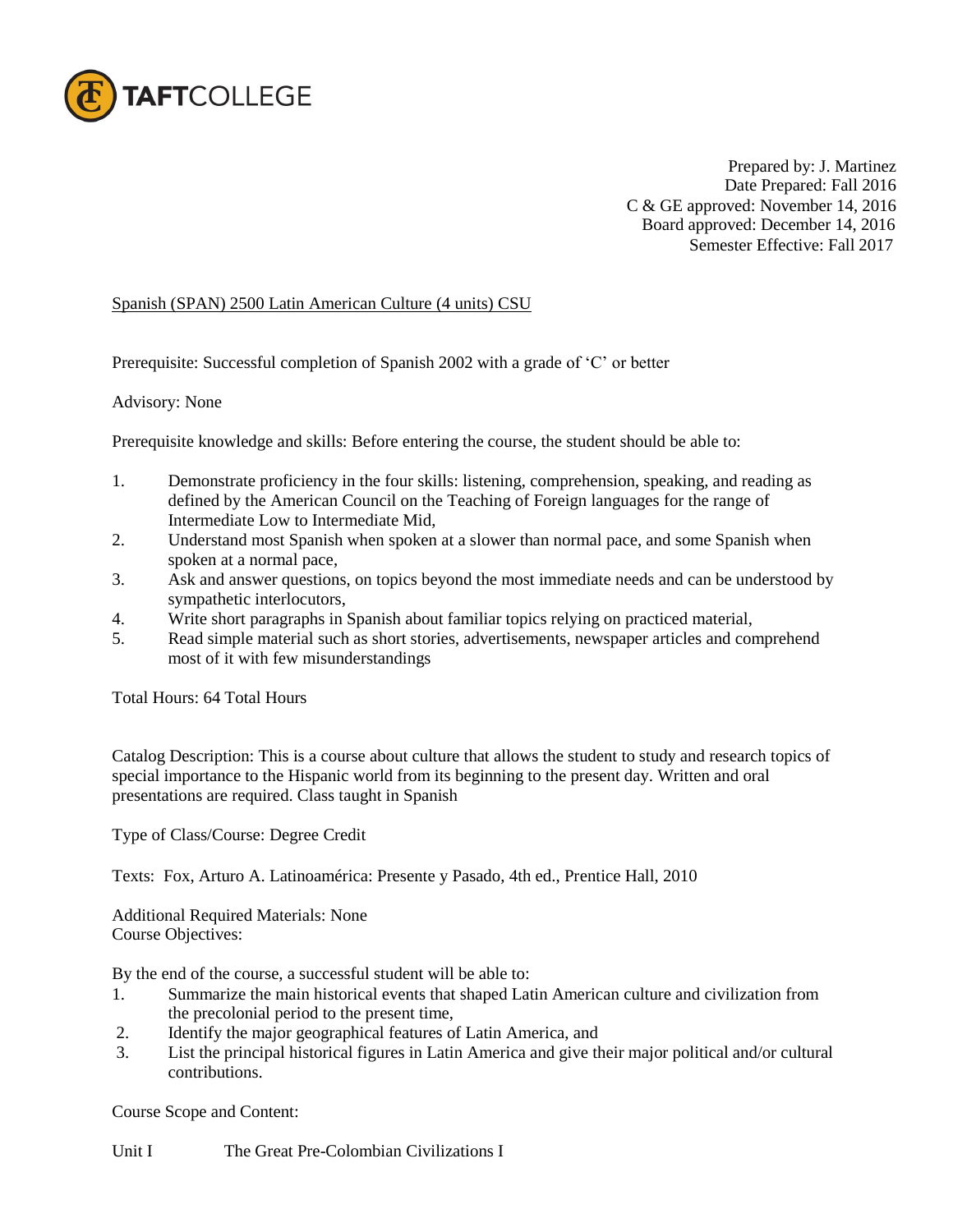

|          | A. Mesoamerica<br><b>B.</b> The Olmec<br>C. Mesoamerica's Classic Period (300-650/900+ AD)<br>D. Teotihuacan<br>E. Maya's Classic Period (300-900+ AD)<br>F. Mesoamerica's Post Classic Period (650/900+-1519)<br>G. The Enigmatic Toltec<br>H. The Legend of Quetzalcoatl                                                         |  |
|----------|------------------------------------------------------------------------------------------------------------------------------------------------------------------------------------------------------------------------------------------------------------------------------------------------------------------------------------|--|
| Unit II  | The Great Pre-Colombian Civilizations II<br>A. The Lords of Tenochtitlan<br>B. South America before Columbus<br>C. Peru before the Incas<br>D. The Children of the Sun                                                                                                                                                             |  |
| Unit III | Europe During America's Discovery<br>A. The Renaissance Spirit<br><b>B.</b> Favorable Conditions<br>C. The Sea and its Mysteries<br>D. Portugal and the Imagination of a Prince<br>E. Ivory, Slaves and Spaniards<br>F. Spain in the Late Fifteenth Century<br>G. A Man named Colombo<br>H. The First image of the American Indian |  |
| Unit IV  | The Conquest of Hispanic America<br>A. The Newspaper of the Island (1492-1519)<br>B. Hernán Cortés and the Conquest of México (1519-1521)<br>C. The Conquest of Perú (1524-1533)<br>D. The Conquest of the Southern Cone of South America<br>E. Myths that Created Realities                                                       |  |
| Unit V   | The Colonial System<br>A. Controversies Surrounding the Indigenous Population<br><b>B.</b> The Imperial Monarchy<br>C. The Commercial Monopoly<br>D. Gold and Silver from the Indies<br>E. From the "Encomienda" to the Hacienda<br>F. Slavery<br>G. The Church in America                                                         |  |
| Unit VI  | Society, Life and Culture of the Colonial World<br>A. Some Hispanic Americans Were More Equal than Others<br><b>Imperial Monarchy</b><br>B.<br>C. Intellectual Life<br>D. Erudition and Scientific Studies<br>E. Arts: From Renaissance to Baroque<br>F. The Letters                                                               |  |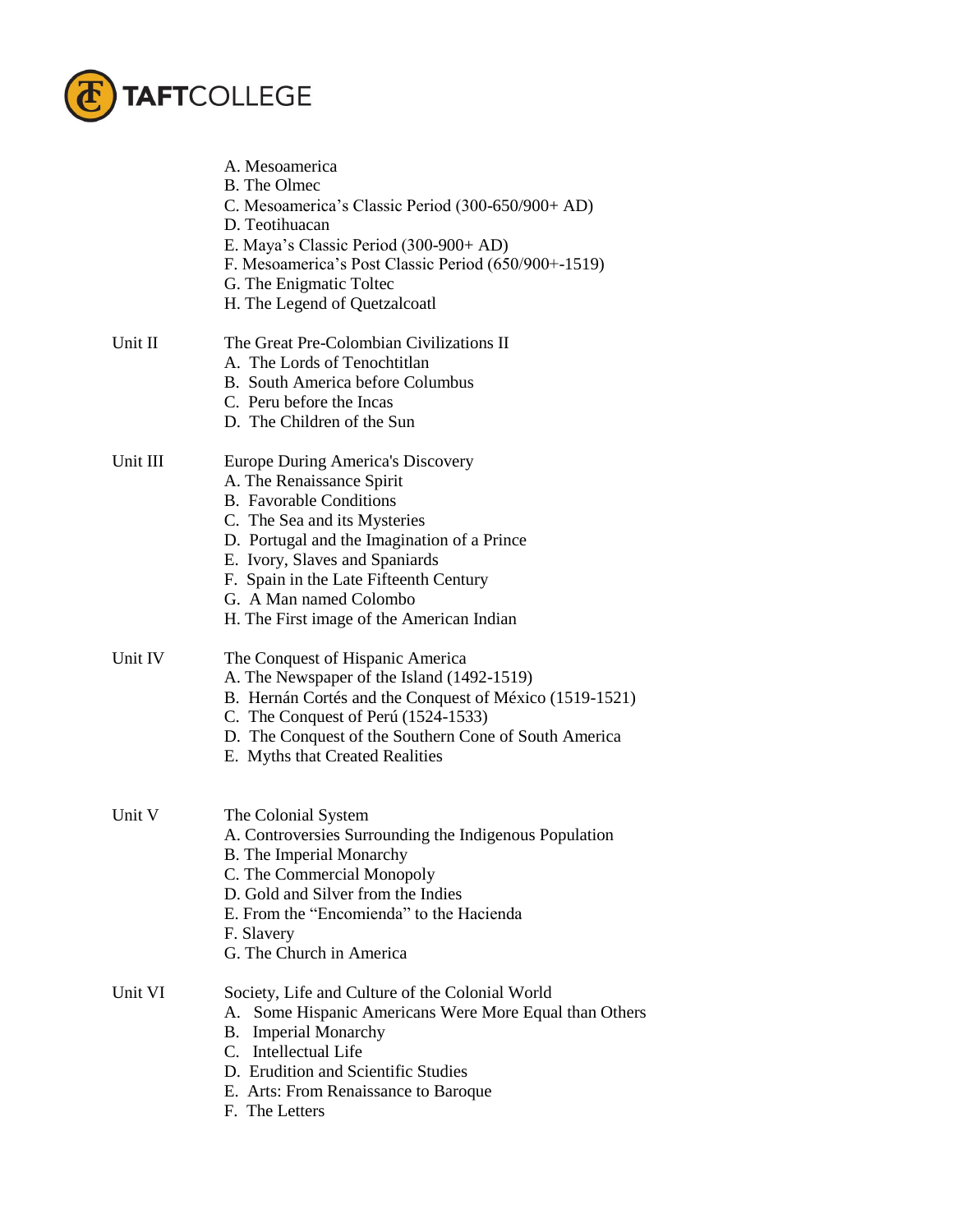

| Unit VII  | Nineteenth Century: Independence and its Consequences |
|-----------|-------------------------------------------------------|
|           | A. Preface to the Storm                               |
|           | B. Napoleon in Spain: The Spark that Started the Fire |
|           | C. Mexico                                             |
|           | D. Central America                                    |
|           | E. Caribbean Area                                     |
|           | F. South America                                      |
|           | G. "The Liberator"                                    |
|           | H. Jose de San Martin                                 |
|           | I. The Final Chapter                                  |
|           | J. A Problematic Peace                                |
|           | K. Consequences of Independence                       |
| Unit VIII | Latin America from a Bird's Eye View                  |
|           | A. Terminology                                        |
|           | B. Physical Dimensions and Geographic Contrasts       |
|           | C. The Human Map                                      |
|           | D. Mexico                                             |
|           | E. Central America                                    |
|           | F. Caribbean Area                                     |
|           | G. South America                                      |
|           | H. But is there really a Latin America?               |
| Unit IX   | Twentieth Century: The Latin American Horizon         |
|           | A. Political-Economic Horizon                         |
|           | B. The World of Latin American Values                 |
|           | C. Social Classes                                     |
|           | D. Religious Feeling                                  |
|           | E. Woman in Latin America                             |
|           | F. Drug Trafficking                                   |
|           |                                                       |
| Unit X    | Hispanics in the United States                        |
|           | A. Hispanic Presence in the United States             |
|           | B. Who is Hispanic?                                   |
|           | C. Family and the Neighborhood                        |
|           | D. Religion                                           |
|           | E. Music<br>F. Mexican-Americans                      |
|           | G. The Dilemma of the Undocumented                    |
|           | H. Puerto Ricans                                      |
|           | I. Cubans                                             |
|           | J. A Note on Latino Literature                        |
|           | K. Bilingualism and Multiculturalism                  |
|           |                                                       |
|           | Learning Activities Required Outside of Class         |

The students in the class will spend a minimum of 8 hours per week outside of the regular class time doing the following:

- 1. Reading
- 2. Doing Research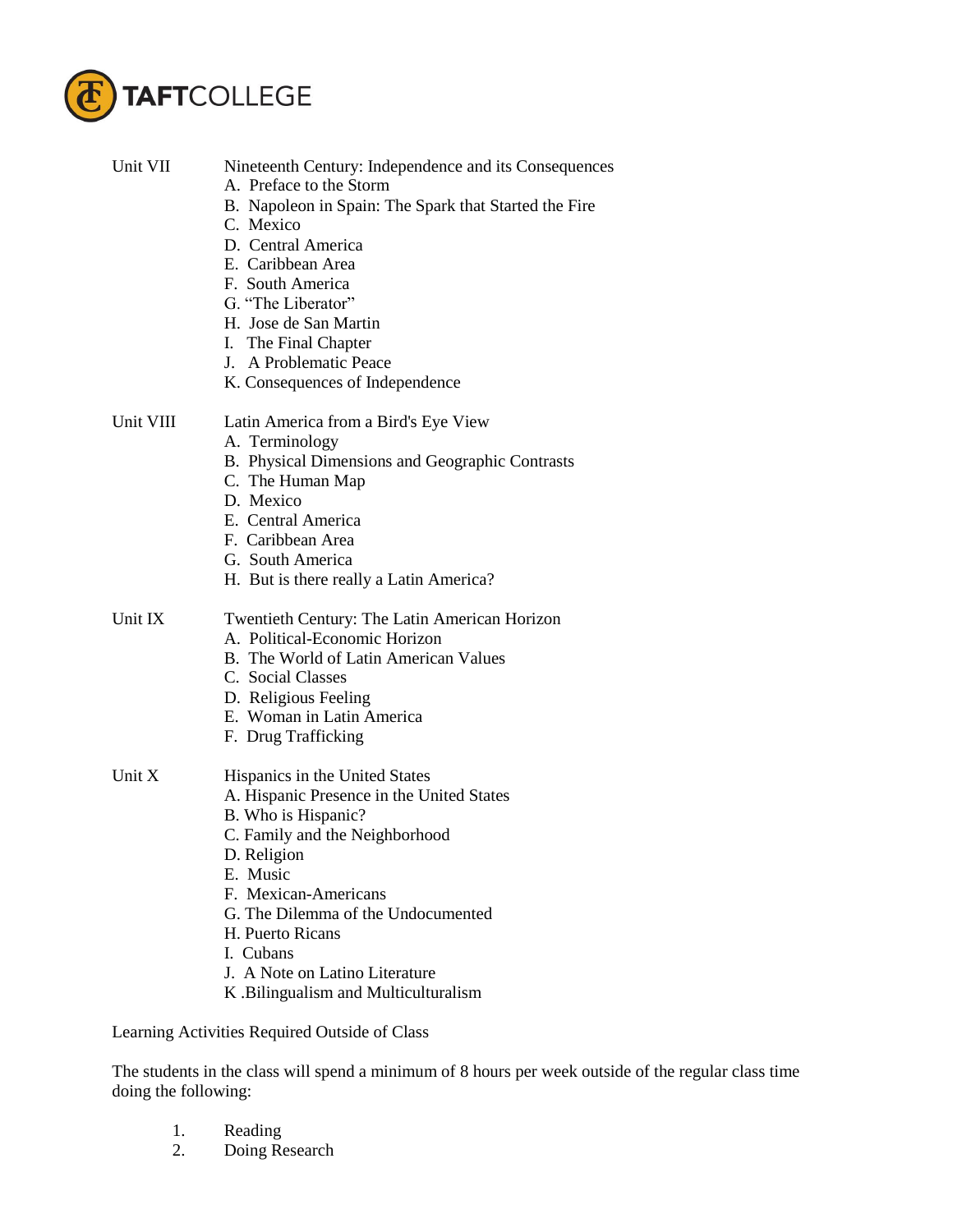

- 3. Preparing Oral Presentations
- 4. Studying

## Methods of Instruction

- 1. Lecture<br>2. Group D
- 2. Group Discussion<br>3. Individualized Inst
- 3. Individualized Instruction<br>4. Power Point Presentations
- Power Point Presentations
- 5. Video Lectures
- 6. Videos

## Methods of Evaluation

- 1. Exams
- 2. Research Paper Using MLA Guidelines<br>3. Oral Presentations
- Oral Presentations
- 4. Participation Cards

Supplemental Data:

| <b>TOP Code:</b>             | 110500: Spanish                                                      |
|------------------------------|----------------------------------------------------------------------|
| <b>SAM Priority Code:</b>    | E: Non-Occupational                                                  |
| <b>Distance Education:</b>   | Online; Offline                                                      |
| Funding Agency:              | Y: Not Applicable(funds not used)                                    |
| Program Status:              | 1: Program Applicable                                                |
| Noncredit Category:          | Y: Not Applicable, Credit Course                                     |
| <b>Special Class Status:</b> | N: Course is not a special class                                     |
| <b>Basic Skills Status:</b>  | N: Course is not a basic skills course                               |
| Prior to College Level:      | Y: Not applicable                                                    |
| Cooperative Work Experience: | N: Is not part of a cooperative work experience<br>education program |